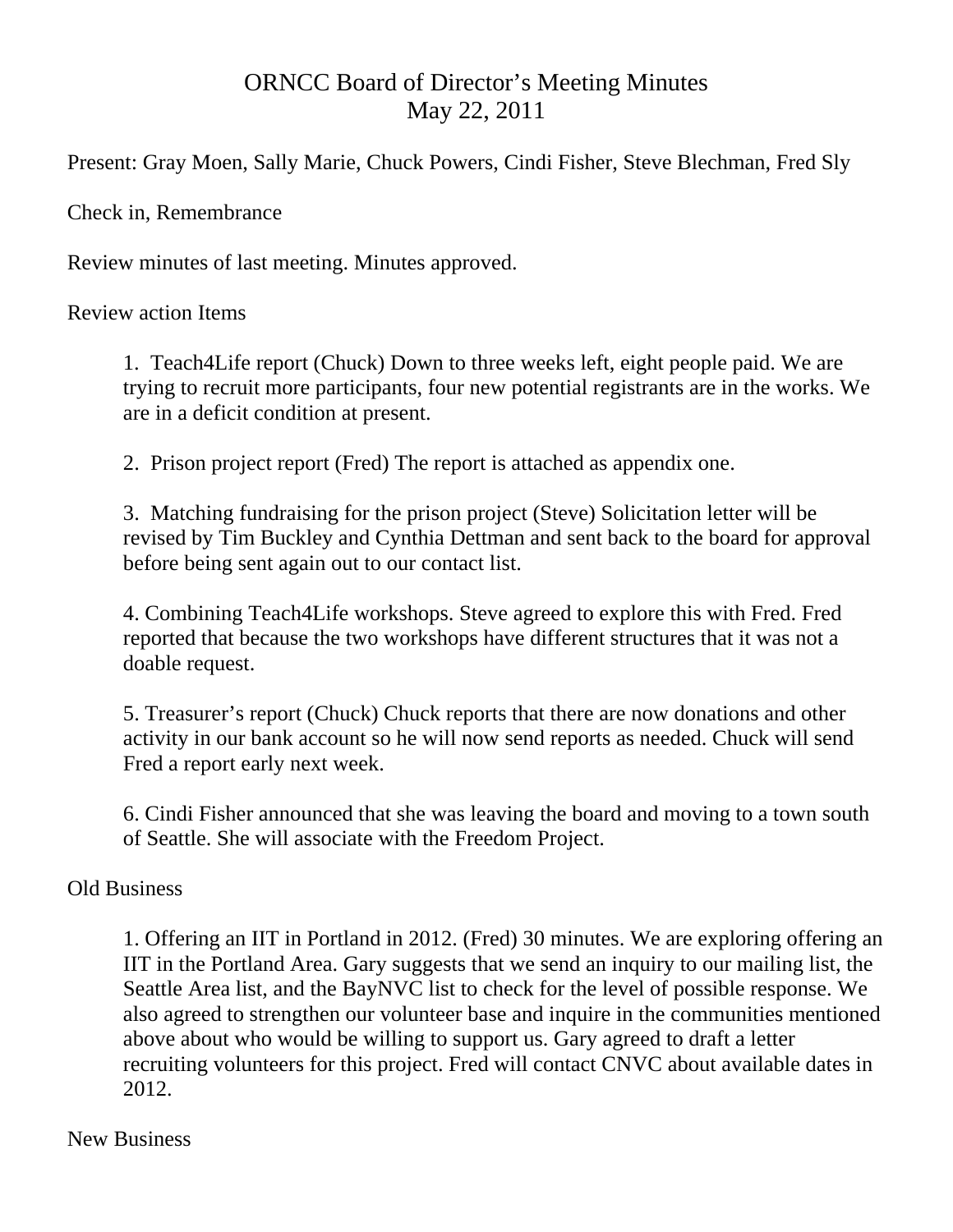1. Website concerns (Fred, 30 minutes). Chuck will change the drop date scheduling to be the day after the workshop. Chuck will investigate calendar programs that can be integrated into the ORNCC and will send examples to board members. Chuck will also re-construct the home page to balance the program emphasis vs the other content of the homepage. We also discussed the difficulty donors have, when they donate via Paypal, of designating how their contribution is to be used. It was suggested that clearer directions on our donation page might help.

 2. Teach4Life, strategies to fill out the second workshop. (All, 30 minutes). Dropped because no new ideas were expressed.

 3. Distribution of funds to the prison project. (Fred. 30 minutes) Fred agrees to construct a budget that reflects expenses that are accruing to OPP. Sally suggests direct expenses be covered by the project, and we decided that this issue is more an issue for the Oregon Prison Project than an ORNCC issue and the discussion was put over to OPP financial committee.

4. Elect new Vice – President (all) 15 minutes. We elected Sally Vice President.

5. Future publicity (Sally) 5 minutes. Sally agreed to ask Tim Buckley to provide promotional expertise to ORNCC. First, a marketing plan for next year's Teach4Life, and advise about plan implementation.

 6. ORNCC taking over OPP as a training venue for those interested in learning to teach NVC. (Fred, 30 minutes) Put over until we figure out what this means.

- 7. Post office box proposal (Sally) 10 Minutes. No action taken.
- 8. Recruitment of new board members. (Gary) 10 Minutes. We surveyed current board members for their willingness. A longing was expressed for greater involvement and diversity from members throughout the NVC community. We agreed to revise the invitation letter we sent to the community last year informing the community about our current successes and will also invite other NVC trainers and those that might want to volunteer with ORNCC to support our efforts. Chuck will retrieve and update the board nominating process, and Sally has agreed to become the new board/governing council liaison. Gary will update the last letter and send it to the board for comments.
- 9. Social media. (Steve) 10 minutes. Steve suggests that ORNCC be on Facebook and other social media. Chuck reports that we are already on Facebook and board members agreed to visit the ORNCC website and check our Facebook page.